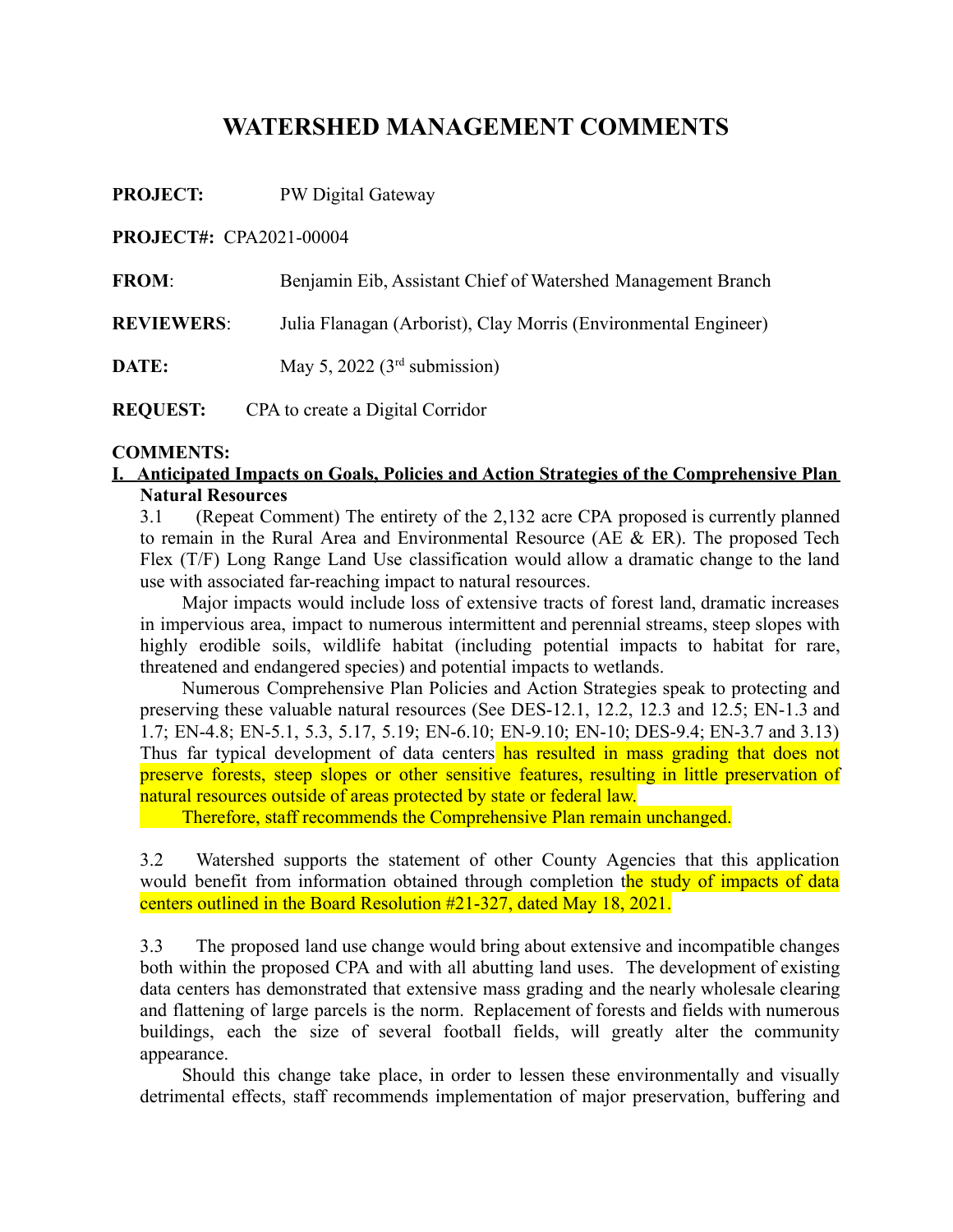site design strategies. Accordingly, any change to the Comp. Plan Land use designations should include Policies and Action Strategies incorporated into Comprehensive Plan and then into Zoning Ordinance amendments. See the goals staff outlines below in Comment 3.4. Staff has preliminarily mapped most of these areas discussed.

3.4 The Applicant's response to staff's  $2<sup>nd</sup>$  submission comments states that their proposed Plan "…seeks to harmonize and integrate high tech employment uses with environmental sustainability, in a manner which **creates a new standard** for commercial development."

Staff agrees that a new environmental standard is needed should the application move forward (See EN-1.3, EN-1.5, EN-5.1, EN-5.3, EN-5.17, EN-5.19, EN-6.10). Many of their proposed policies speak to this, however staff's experience in applying Comprehensive Plan policies that don't specify a quantifiable goal is that policies such as minimizing forest fragmentation and preserving mature forests and wildlife habitat are not being achieved. What is needed is **Policy language that includes identifying minimum area goals and graphics** identifying key features described below. In light of, this staff recommends the following Comprehensive Plan Policy language for this CPA:

- a. Establish Protected Open Space that prioritizes the establishment of a substantial amount of public and private protected open space. Protected Open Space should consist of two types of open space aimed specifically at preserving and restoring natural landforms: Natural Open Space as defined in the Zoning Ordinance, and Restored Open Space. Restored Open Space consists of previously disturbed areas that will be restored to native forests, wetlands or meadows during development and subsequently protected from further disturbance. Protected Open Space areas should include:
	- 1. Environmental Resource areas which include FEMA floodplain, and FEMA flood Hazard, natural 100-year floodplains as defined by the DCSM, Chesapeake Bay RPAs, wetlands, 25% or greater slopes, areas with 15% or greater slopes in conjunction with soils with severe limitations, areas of marine clays, public water supply sources, and critically erodible shorelines and streambanks.
	- 2. A minimum 500' wide undisturbed corridor on each side of all perennial streams. These areas would pick up many of the Environmental Resources in #1, above. (This item relates to the Applicants "Primary RPA, Floodplain, Creeks, Streams" language which speaks to making a priority of buffer existing RPA's beyond what current standards require.)
	- 3. Restored natural landforms such as forests, native meadows and wetlands. Most of these area also would likely be within the 500' wide corridors in #1, above.
	- 4. Wildlife Corridors a minimum of 500' in width. This may include the expanded RPA areas as well as non-RPA areas.
- b. Restore previously disturbed areas to native forest, wetland and/or meadow habitats and **designate as Protected Open Space**.
- c. Create wildlife corridors along perennial streams and within existing woodland areas along the western boundary from **Artemus Road to Lick Branch**.